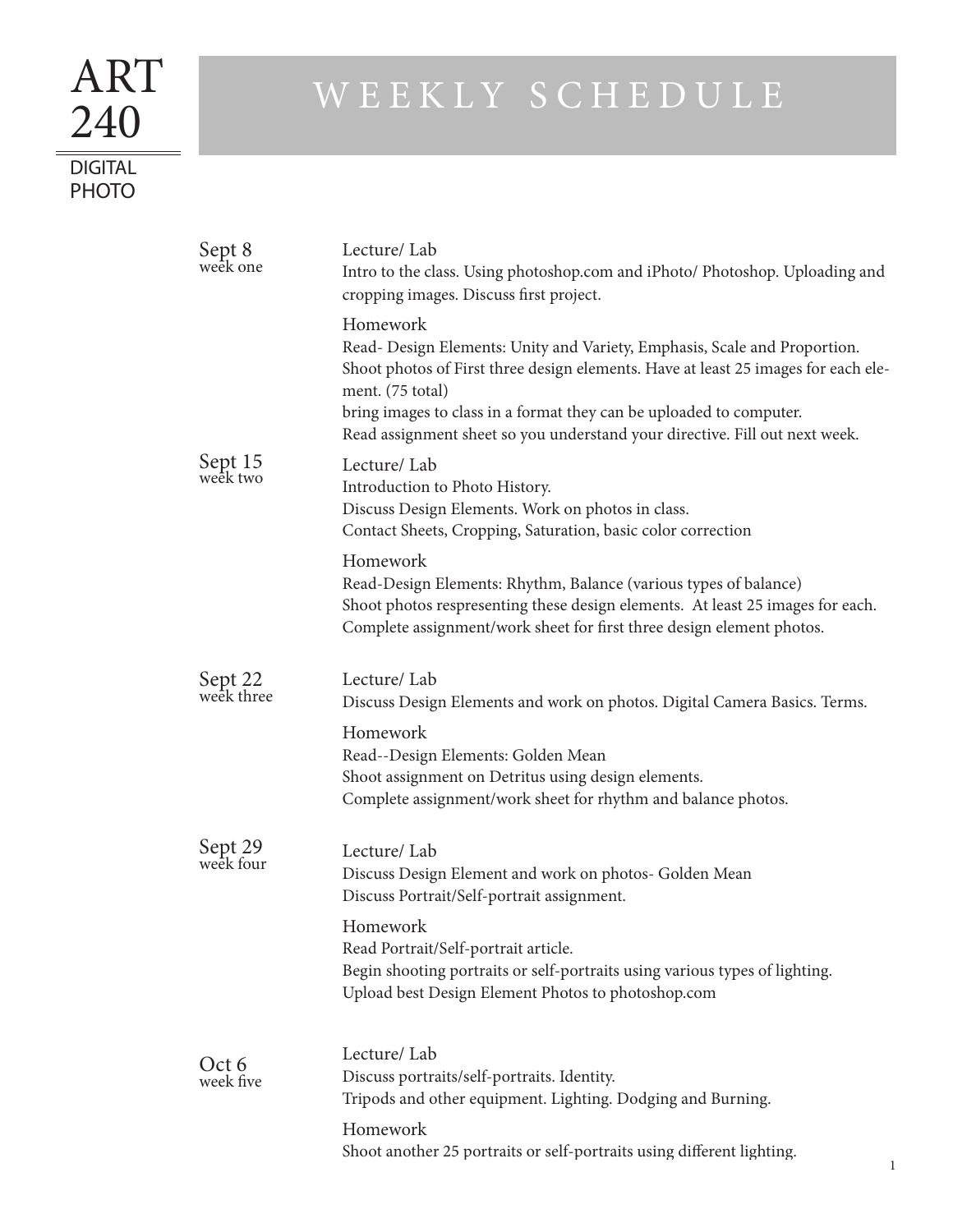## ART 240  $\equiv$ **DIGITAL** PHOTO

| Oct 13<br>week six               | Lecture/Lab<br>Work on images in class. Contact sheets. Color correction. Saturation.<br>Mid-term quiz on terminology, artists and camera basics.<br>Introduction to Stillness.                                                                                        |
|----------------------------------|------------------------------------------------------------------------------------------------------------------------------------------------------------------------------------------------------------------------------------------------------------------------|
|                                  | Homework<br>Prepare final two images for Portrait/Self-portrait images for upload to Photo-<br>shop.com. Complete work sheets.<br>Read article and Shoot 25 images related to the topic of Stillness.                                                                  |
| Oct 20<br>week seven<br>No Class | See assignment on website for this week.                                                                                                                                                                                                                               |
| Oct 27<br>week eight             | Lecture/Lab<br>Critique Portrait/Self-portrait.<br>Discuss Stillness, still-life and artists working with this concept.<br>Lighting for still-life. Contact Sheets.<br>Homework<br>Shoot 25 more Stillness images. Push your ideas.<br>Complete artist analysis sheet. |
| Nov $3$<br>week nine             | Lecture/Lab<br>Work on Stillness images. Upload to Photoshop.com and complete work sheet.<br>Introduction to Self in the World                                                                                                                                         |
|                                  | Homework<br>Read article.<br>Shoot 25 images for Self in the World.                                                                                                                                                                                                    |
| Nov 10<br>week ten               | Lecture/Lab<br>Edit images in class. Color temperature and color correction in Photoshop.<br>Masking in Photoshop.<br>Introduction to Time as Subject.                                                                                                                 |
|                                  | Homework<br>Shoot 25 more images for Self in the World.<br>Read article on Time. Shoot 25 photos for Time.                                                                                                                                                             |